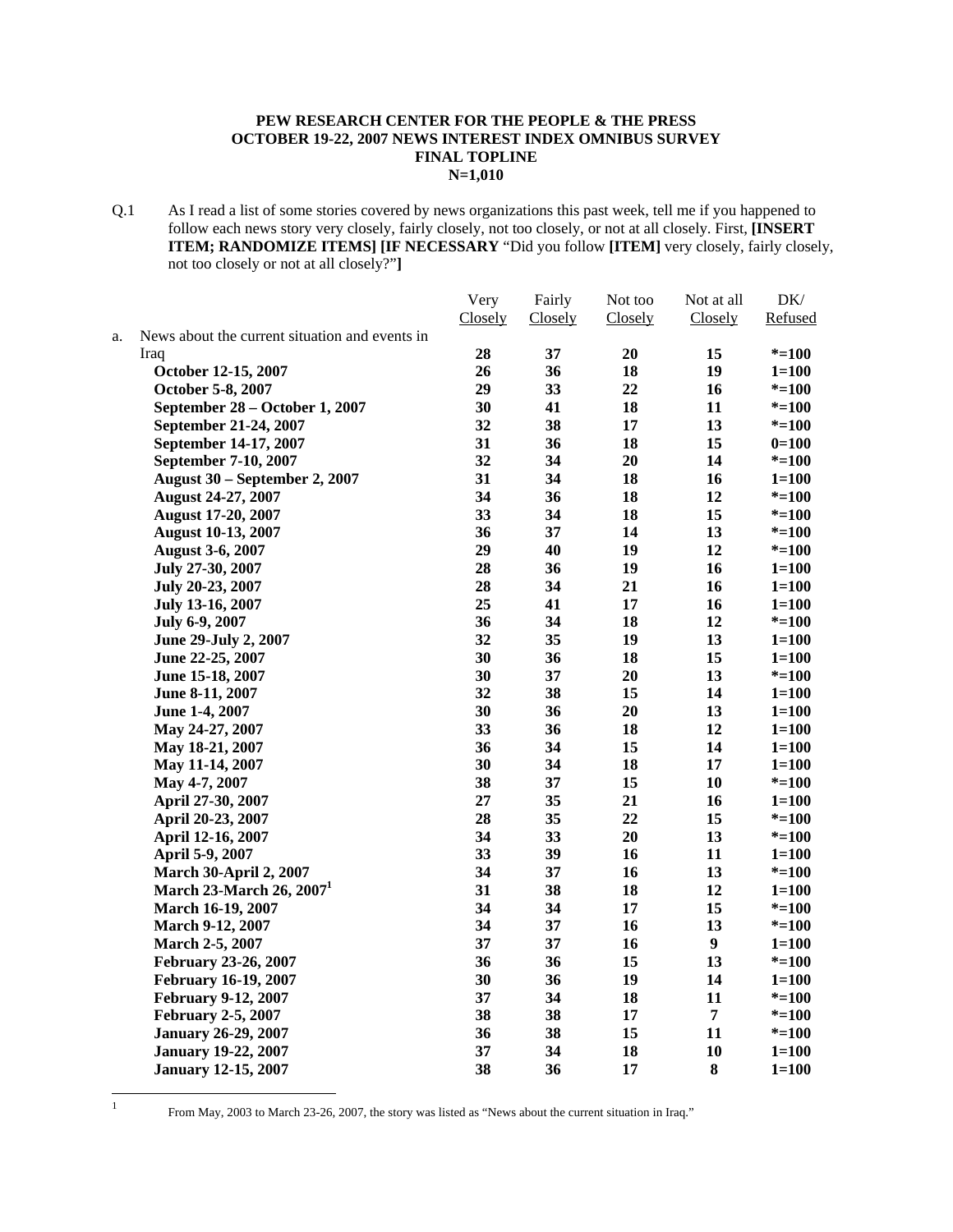|                                    | Very    | Fairly         | Not too | Not at all               | DK/       |
|------------------------------------|---------|----------------|---------|--------------------------|-----------|
|                                    | Closely | <b>Closely</b> | Closely | <b>Closely</b>           | Refused   |
| January, 2007                      | 46      | 40             | 8       | 5                        | $1 = 100$ |
| <b>January 5-8, 2007</b>           | 40      | 32             | 16      | 12                       | $0=100$   |
| December, 2006                     | 42      | 39             | 12      | $\boldsymbol{7}$         | $* = 100$ |
| November 30-December 3, 2006       | 40      | 36             | 13      | 11                       | $* = 100$ |
| Mid-November, 2006                 | 44      | 38             | 12      | 6                        | $* = 100$ |
| September, 2006                    | 33      | 43             | 14      | $\,8\,$                  | $2=100$   |
| August, 2006                       | 41      | 39             | 12      | 7                        | $1 = 100$ |
| June, 2006                         | 37      | 43             | 13      | 6                        | $1 = 100$ |
| May, 2006                          | 42      | 35             | 15      | $\boldsymbol{7}$         | $1 = 100$ |
| April, 2006                        | 43      | 36             | 13      | $\boldsymbol{7}$         | $1 = 100$ |
| March, 2006                        | 43      | 38             | 12      | 6                        | $1 = 100$ |
| February, 2006                     | 39      | 42             | 12      | $\sqrt{6}$               | $1 = 100$ |
| January, 2006                      | 40      | 40             | 12      | $\sqrt{ }$               | $1 = 100$ |
| December, 2005                     | 45      | 38             | 11      | 5                        | $1 = 100$ |
| Early November, 2005               | 41      | 40             | 13      | 6                        | $* = 100$ |
| Early October, 2005                | 43      | 36             | 15      | 6                        | $* = 100$ |
| Early September, 2005              | 32      | 40             | 20      | $\boldsymbol{7}$         | $1 = 100$ |
| July, 2005                         | 43      | 37             | 13      | 6                        | $1 = 100$ |
| Mid-May, 2005                      | 42      | 42             | 11      | 5                        | $* = 100$ |
| Mid-March, 2005                    | 40      | 39             | 14      | 5                        | $2=100$   |
| February, 2005                     | 38      | 45             | 13      | $\overline{4}$           | $* = 100$ |
| January, 2005                      | 48      | 37             | 11      | $\overline{4}$           | $* = 100$ |
| December, 2004                     | 34      | 44             | 15      | 6                        | $1 = 100$ |
| Mid-October, 2004                  | 42      | 38             | 11      | $\,8\,$                  | $1 = 100$ |
| Early September, 2004              | 47      | 37             | 9       | 6                        | $1 = 100$ |
| August, 2004                       | 39      | 42             | 12      | 6                        | $1 = 100$ |
| July, 2004                         | 43      | 40             | 11      | 6                        | $* = 100$ |
| June, 2004                         | 39      | 42             | 12      | 6                        | $1 = 100$ |
| April, 2004                        | 54      | 33             | $\,8\,$ | 5                        | $* = 100$ |
| Mid-March, 2004                    | 47      | 36             | 12      | $\overline{4}$           | $1 = 100$ |
| Early February, 2004               | 47      | 38             | 10      | $\overline{4}$           | $1 = 100$ |
| Mid-January, 2004                  | 48      | 39             | 9       | 4                        | $* = 100$ |
| December, 2003                     | 44      | 38             | 11      | 6                        | $1 = 100$ |
| November, 2003                     | 52      | 33             | 9       | 5                        | $1 = 100$ |
| September, 2003                    | 50      | 33             | 10      | 6                        | $1 = 100$ |
| Mid-August, 2003                   | 45      | 39             | 10      | 5                        | $1 = 100$ |
| Early July, 2003                   | 37      | 41             | 13      | 8                        | $1 = 100$ |
| June, 2003                         | 46      | 35             | 13      | 6                        | $* = 100$ |
| May, 2003                          | 63      | 29             | 6       | $\overline{c}$           | $* = 100$ |
| April 11-16, 2003 <sup>2</sup>     | 47      | 40             | 10      | $\sqrt{2}$               | $1 = 100$ |
| April 2-7, 2003                    | 54      | 34             | 9       | $\overline{2}$           | $1 = 100$ |
| March 20-24, 2003                  | 57      | 33             | $\tau$  | $\overline{c}$           | $1 = 100$ |
| March 13-16, 2003 <sup>3</sup>     | 62      | 27             | 6       | $\overline{\mathcal{L}}$ | $1 = 100$ |
| February, 2003                     | 62      | 25             | $\,8\,$ | 4                        | $1 = 100$ |
| January, 2003                      | 55      | 29             | 10      | $\overline{4}$           | $2=100$   |
| December, 2002                     | 51      | 32             | 10      | 6                        | $1 = 100$ |
| Late October, 2002                 | 53      | 33             | $\,8\,$ | 5                        | $1 = 100$ |
| Early October, 2002                | 60      | 28             | 6       | 5                        | $1 = 100$ |
| Early September, 2002 <sup>4</sup> | 48      | 29             | 15      | $\sqrt{6}$               | $2=100$   |
|                                    |         |                |         |                          |           |

 $\frac{1}{2}$ From March 20-24, 2003 to April 11-16, 2003, the story was listed as "News about the war in Iraq."  $\frac{3}{2}$  From Early October 2002, to March 13, 16, 2003, the story was listed as "Debate over the possibility

From Early October, 2002, to March 13-16, 2003, the story was listed as "Debate over the possibility that the U.S. will take military action in Iraq."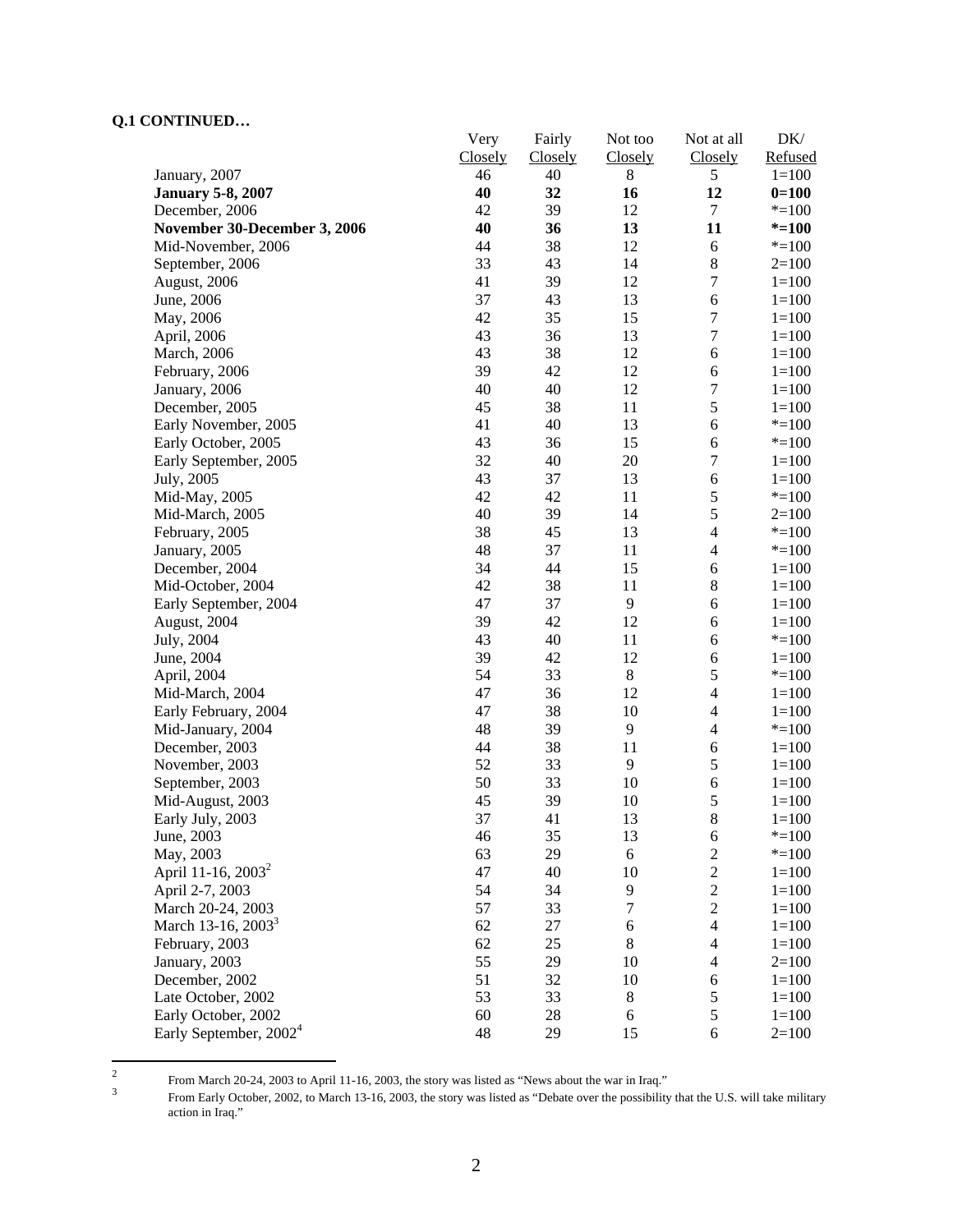|    |                                              | Very    | Fairly  | Not too  | Not at all | DK/       |
|----|----------------------------------------------|---------|---------|----------|------------|-----------|
|    |                                              | Closely | Closely | Closely  | Closely    | Refused   |
| b. | The debate in Washington over U.S. policy in |         |         |          |            |           |
|    | Iraq                                         | 21      | 28      | 20       | 31         | $* = 100$ |
|    | October 12-15, 2007                          | 19      | 23      | 22       | 36         | $* = 100$ |
|    | October 5-8, 2007                            | 20      | 28      | 23       | 29         | $* = 100$ |
|    | September 28 – October 1, 2007               | 22      | 32      | 22       | 24         | $* = 100$ |
|    | September 21-24, 2007                        | 25      | 28      | 20       | 27         | $* = 100$ |
|    | September 14-17, 2007 <sup>5</sup>           | 25      | 27      | 20       | 27         | $1 = 100$ |
|    | September 7-10, 2007                         | 25      | 27      | 22       | 26         | $* = 100$ |
|    | August 30-September 2, 2007                  | 22      | 27      | 20       | 31         | $* = 100$ |
|    | <b>August 24-27, 2007</b>                    | 25      | 30      | 19       | 25         | $1 = 100$ |
|    | <b>August 3-6, 2007</b>                      | 21      | 33      | 20       | 26         | $* = 100$ |
|    | July 27-30, 2007                             | 24      | 28      | 20       | 27         | $1 = 100$ |
|    | July 20-23, 2007                             | 23      | 24      | 24       | 28         | $1 = 100$ |
|    | July 13-16, 2007                             | 20      | 30      | 20       | 30         | $* = 100$ |
|    | July 6-9, 2007                               | 27      | 26      | 23       | 24         | $* = 100$ |
|    | June 1-4, 2007                               | 20      | 27      | 24       | 27         | $2 = 100$ |
|    | May 24-27, 2007                              | 30      | 32      | 20       | 18         | $* = 100$ |
|    | May 18-21, 2007                              | 24      | 32      | 19       | 24         | $1 = 100$ |
|    | May 11-14, 2007                              | 25      | 26      | 19       | 29         | $1 = 100$ |
|    | May 4-7, 2007                                | 30      | 31      | 19       | 20         | $* = 100$ |
|    | April 27-30, 2007                            | 18      | 31      | 21       | 29         | $1 = 100$ |
|    | April 20-23, 2007                            | 22      | 29      | 24       | 25         | $* = 100$ |
|    | April 12-16, 2007                            | 25      | 29      | 22       | 23         | $1 = 100$ |
|    | April 5-9, 2007                              | 31      | 28      | 20       | 21         | $* = 100$ |
|    | <b>March 30-April 2, 2007</b>                | 26      | 29      | 21       | 23         | $1 = 100$ |
|    | <b>TREND FOR COMPARISON:</b>                 |         |         |          |            |           |
|    | <b>January 12-15, 2007: President</b>        |         |         |          |            |           |
|    | Bush's proposal to increase the              |         |         |          |            |           |
|    | number of U.S. troops in Iraq                | 40      | 33      | 13       | 13         | $1 = 100$ |
|    |                                              |         |         |          |            |           |
| c. | The growing danger of a drug-resistant staph |         |         |          |            |           |
|    | infection in the U.S.                        | 26      | 31      | 19       | 24         | $0=100$   |
|    | <b>TREND FOR COMPARISON:</b>                 |         |         |          |            |           |
|    | June 2003: The lung disease called "SARS"    |         |         |          |            |           |
|    | that has spread from Asia                    | $28\,$  | 44      | 19       | $\,8\,$    | $1 = 100$ |
|    | May 2003: SARS                               | 39      | 39      | 15       | 6          | $1 = 100$ |
| d. | Reports about the condition of the U.S.      |         |         |          |            |           |
|    | economy                                      | 25      | 34      | 20       | 21         | $* = 100$ |
|    | <b>August 10-13, 2007</b>                    | 28      | 36      | 18       | 18         | $* = 100$ |
|    | Mid-November, 2006                           | 31      | 40      | 17       | 11         | $1 = 100$ |
|    | December, 2005                               | 35      | 35      | 18       | 11         | $1 = 100$ |
|    | Early November, 2005                         | 35      | 39      | 17       | 9          | $* = 100$ |
|    | Mid-May, 2005                                | 30      | 39      | 19       | 11         | $1 = 100$ |
|    | January, 2005                                | 35      | 41      | 17       | $\tau$     | $* = 100$ |
|    | Mid-October, 2004                            | 30      | 43      | 16       | 10         | $1 = 100$ |
|    |                                              | 39      | 34      | 15       | 11         | $1 = 100$ |
|    | Early September, 2004                        | 37      | 41      |          | $\tau$     |           |
|    | Mid-January, 2004                            | 35      | 38      | 15<br>14 | 11         | $* = 100$ |
|    | December, 2003                               |         |         |          |            | $2=100$   |
|    | November, 2003                               | 40      | 34      | 15       | 10         | $1 = 100$ |
|    |                                              |         |         |          |            |           |

In Early September, 2002, the story was listed as "Debate over the possibility that the U.S. will invade Iraq."<br>September 14.17, 2007 select the U.S. will Betracus's generate Concernse about hour things are going

September 14-17, 2007 asked about "General David Petraeus's report to Congress about how things are going in Iraq."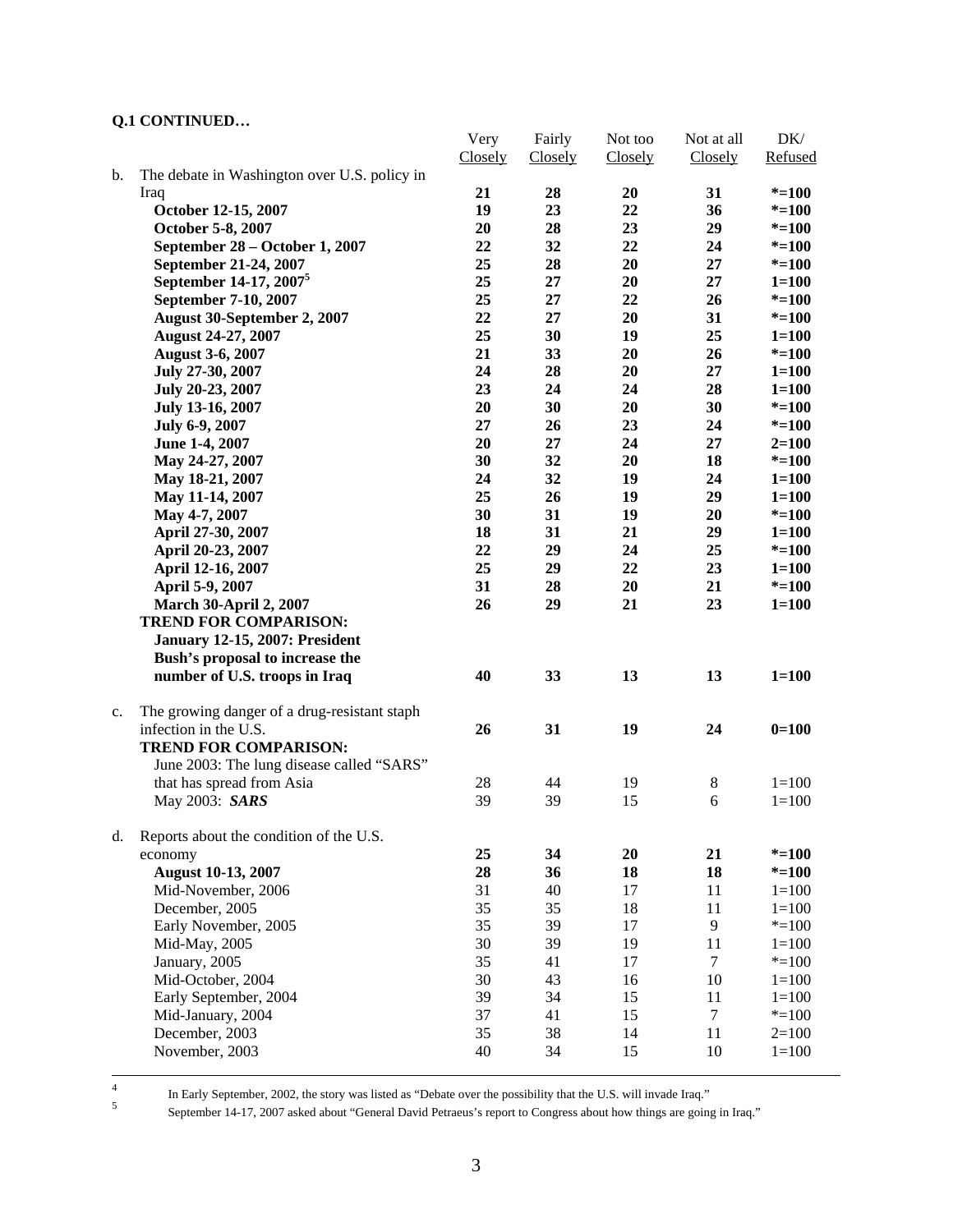|    | CORTER CED                                   | Very    | Fairly  | Not too | Not at all              | DK/       |
|----|----------------------------------------------|---------|---------|---------|-------------------------|-----------|
|    |                                              | Closely | Closely | Closely | Closely                 | Refused   |
|    | October, 2003                                | 32      | 39      | 16      | 12                      | $1 = 100$ |
|    | September, 2003                              | 39      | 30      | 18      | 12                      | $1 = 100$ |
|    | March, 2003                                  | 40      | 35      | 16      | $\,8\,$                 | $1 = 100$ |
|    | February, 2003                               | 42      | 33      | 15      | 10                      | $* = 100$ |
|    | January, 2003                                | 40      | 35      | 13      | 11                      | $1 = 100$ |
|    | December, 2002                               | 38      | 34      | 17      | 10                      | $1 = 100$ |
|    | February, 2002                               | 35      | 40      | 15      | $\overline{9}$          | $1 = 100$ |
|    | January, 2002                                | 30      | 44      | 16      | 9                       | $1 = 100$ |
|    | December, 2001                               | 37      | 40      | 13      | $8\,$                   | $2=100$   |
|    | Mid-November, 2001                           | 41      | 36      | 15      | $\overline{7}$          | $1 = 100$ |
|    | June, 2001                                   | 24      | 41      | 18      | 16                      | $1 = 100$ |
|    | May, 2001                                    | 34      | 36      | 15      | 15                      | $0=100$   |
|    | April, 2001                                  | 36      | 34      | 16      | 13                      | $1 = 100$ |
|    | February, 2001                               | 30      | 39      | 18      | 12                      | $1 = 100$ |
|    | January, 2001                                | 32      | 38      | 17      | 11                      | $2=100$   |
|    | June, 1995                                   | 26      | 41      | 22      | 11                      | $* = 100$ |
|    | March, 1995                                  | $27\,$  | 45      | 19      | 9                       | $* = 100$ |
|    | February, 1995                               | 23      | 41      | 22      | 13                      | $1 = 100$ |
|    | December, 1994                               | 28      | 43      | $20\,$  | 9                       | $* = 100$ |
|    | October, 1994                                | $27\,$  | 40      | $20\,$  | 12                      | $1 = 100$ |
|    | June, 1994                                   | 25      | 42      | 23      | 10                      | $* = 100$ |
|    | May, 1994                                    | 33      | 40      | 16      | 10                      | $1 = 100$ |
|    | January, 1994                                | 34      | 39      | 16      | 10                      | $1 = 100$ |
|    | Early January, 1994                          | 36      | 44      | 13      | 7                       | $* = 100$ |
|    | December, 1993                               | 35      | 41      | 15      | $8\,$                   | $1 = 100$ |
|    | October, 1993                                | 33      | 38      | $20\,$  | 9                       | $* = 100$ |
|    | September, 1993                              | 37      | 40      | 14      | $8\,$                   | $1 = 100$ |
|    | Early September, 1993                        | 39      | 39      | 14      | 9                       | $* = 100$ |
|    | August, 1993                                 | 41      | 36      | 14      | 9                       | $* = 100$ |
|    |                                              | 37      | 38      | 18      | 6                       | $1 = 100$ |
|    | May, 1993                                    | 49      |         |         | 5                       |           |
|    | February, 1993                               |         | 36      | 10      | $\tau$                  | $* = 100$ |
|    | January, 1993                                | 42      | 39      | 12      |                         | $* = 100$ |
|    | September, 1992                              | 43      | 37      | 13      | $\epsilon$              | $1 = 100$ |
|    | May, 1992                                    | 39      | 39      | 15      | 6                       | $1 = 100$ |
|    | March, 1992                                  | 47      | 38      | 11      | $\overline{\mathbf{4}}$ | $* = 100$ |
|    | February, 1992                               | 47      | 37      | $10\,$  | 6                       | $* = 100$ |
|    | January, 1992                                | 44      | 40      | 11      | 5                       | $* = 100$ |
|    | October, 1991                                | 36      | 38      | 16      | 9                       | $1 = 100$ |
| e. | A bombing in Pakistan aimed at former Prime  |         |         |         |                         |           |
|    | Minister Benazir Bhutto that killed over 120 |         |         |         |                         |           |
|    | people                                       | 21      | 28      | 21      | 30                      | $* = 100$ |
|    | <b>TREND FOR COMPARISON:</b>                 |         |         |         |                         |           |
|    | July 6-9, 2007: The investigation into who   |         |         |         |                         |           |
|    | was responsible for car bombs that were      |         |         |         |                         |           |
|    | discovered in London and a car bomb that     |         |         |         |                         |           |
|    | went off at an airport in Scotland           | 34      | 30      | 19      | 16                      | $1 = 100$ |
|    | October 2005: The recent terrorist bombings  |         |         |         |                         |           |
|    | in Bali, Indonesia                           | 13      | 31      | 26      | 29                      | $1 = 100$ |
|    | July 2005: The terrorist bombings in         |         |         |         |                         |           |
|    |                                              | 48      |         |         |                         |           |
|    | London, England                              |         | 37      | 11      | 4                       | $* = 100$ |
|    | March, 2004: The terrorist bombings in       |         |         |         |                         |           |
|    | Madrid, Spain                                | 34      | 35      | 18      | 12                      | $1 = 100$ |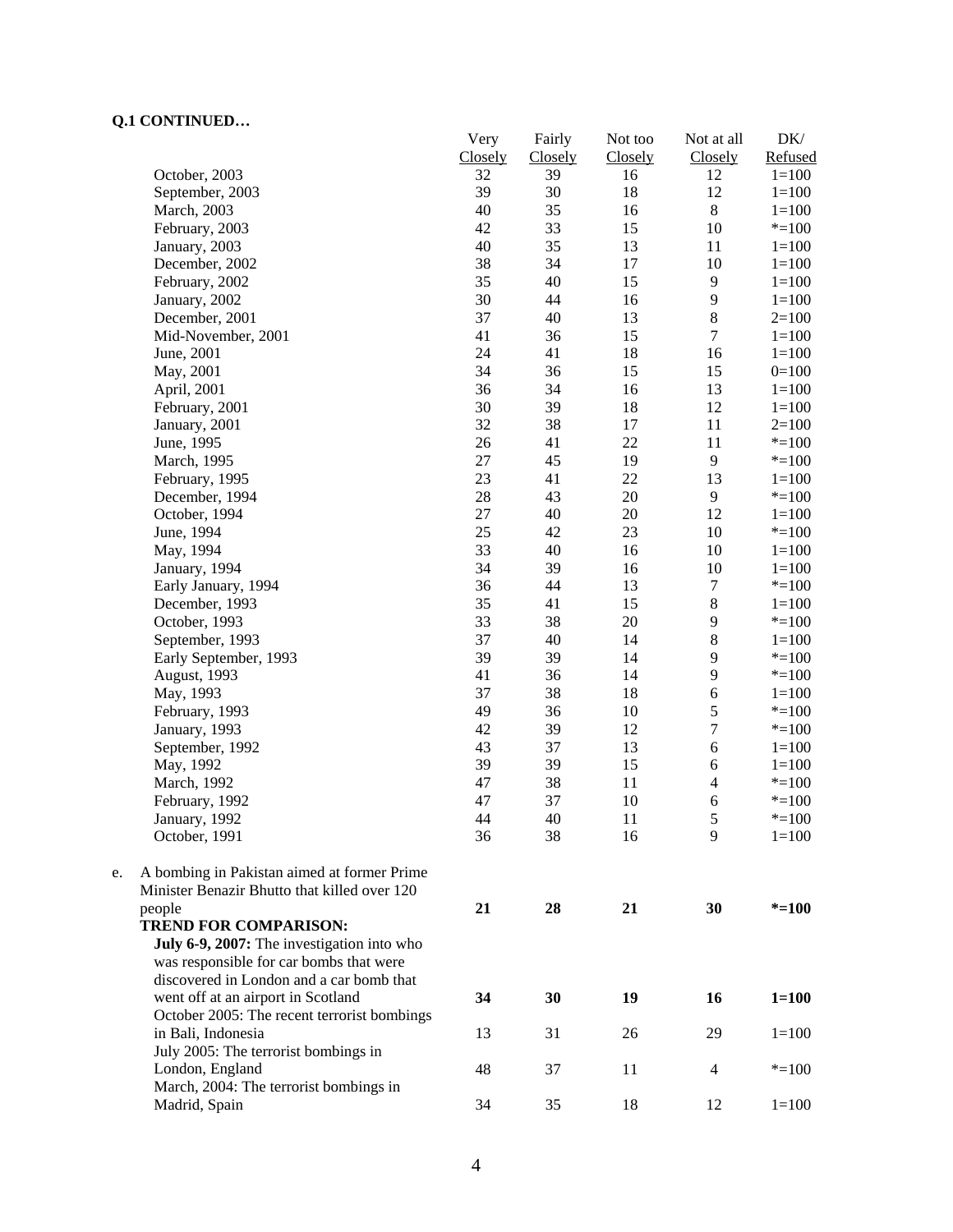|    |                                           | Very    | Fairly  | Not too | Not at all     | DK/       |
|----|-------------------------------------------|---------|---------|---------|----------------|-----------|
|    |                                           | Closely | Closely | Closely | Closely        | Refused   |
|    | October, 2002: The terrorist bombing of a |         |         |         |                |           |
|    | nightclub in Bali, Indonesia              | 20      | 34      | 25      | 20             | $1 = 100$ |
|    |                                           |         |         |         |                |           |
| f. | News about candidates for the 2008        |         |         |         |                |           |
|    | presidential election                     | 23      | 32      | 22      | 23             | $* = 100$ |
|    | October 12-15, 2007                       | 13      | 31      | 26      | 30             | $* = 100$ |
|    | October 5-8, 2007                         | 22      | 30      | 24      | 24             | $* = 100$ |
|    | September 28 – October 1, 2007            | 21      | 34      | 25      | 20             | $* = 100$ |
|    | September 21-24, 2007                     | 24      | 31      | 22      | 23             | $* = 100$ |
|    | September 14-17, 2007                     | 22      | 31      | 24      | 23             | $* = 100$ |
|    | September 7-10, 2007                      | 18      | 34      | 26      | 22             | $* = 100$ |
|    | August 30-September 2, 2007               | 19      | 35      | 21      | 25             | $* = 100$ |
|    | <b>August 24-27, 2007</b>                 | 22      | 28      | 24      | 26             | $* = 100$ |
|    | <b>August 17-20, 2007</b>                 | 19      | 27      | 24      | 30             | $* = 100$ |
|    | <b>August 10-13, 2007</b>                 | 23      | 32      | 21      | 24             | $* = 100$ |
|    | <b>August 3-6, 2007</b>                   | 19      | 31      | 25      | 25             | $* = 100$ |
|    | July 27-30, 2007                          | 19      | 32      | 22      | 26             | $1 = 100$ |
|    | July 20-23, 2007                          | 16      | 26      | 30      | 27             | $1 = 100$ |
|    | July 13-16, 2007                          | 17      | 29      | 27      | 27             | $* = 100$ |
|    | July 6-9, 2007                            | 24      | 29      | 24      | 22             | $1 = 100$ |
|    | June 29-July 2, 2007                      | 20      | 32      | 25      | 23             | $* = 100$ |
|    | June 22-25, 2007                          | 18      | 31      | 21      | 30             | $* = 100$ |
|    | June 15-18, 2007                          | 17      | 32      | 26      | 25             | $* = 100$ |
|    | June 8-11, 2007                           | 19      | 30      | 24      | 26             | $1 = 100$ |
|    |                                           | 16      | 27      | 32      | 24             | $1 = 100$ |
|    | June 1-4, 2007                            | 22      | 33      | 23      | 22             | $* = 100$ |
|    | May 24-27, 2007                           |         |         |         |                |           |
|    | May 18-21, 2007                           | 18      | 31      | 24      | 27             | $* = 100$ |
|    | May 11-14, 2007                           | 18      | 30      | 23      | 28             | $1 = 100$ |
|    | May 4-7, 2007                             | 23      | 34      | 21      | 21             | $1 = 100$ |
|    | April 27-30, 2007                         | 14      | 30      | 29      | 26             | $1 = 100$ |
|    | April 20-23, 2007                         | 18      | 28      | 27      | 27             | $* = 100$ |
|    | April 12-16, 2007                         | 18      | 28      | 27      | 27             | $* = 100$ |
|    | April 5-9, 2007                           | 25      | 30      | 26      | 19             | $* = 100$ |
|    | <b>March 30-April 2, 2007</b>             | 20      | 29      | 27      | 23             | $1 = 100$ |
|    | March 23-26, 2007                         | 20      | 32      | 22      | 26             | $* = 100$ |
|    | March 16-19, 2007                         | 15      | 28      | 29      | 27             | $1 = 100$ |
|    | <b>March 9-12, 2007</b>                   | 24      | 30      | 23      | 23             | $* = 100$ |
|    | <b>March 2-5, 2007</b>                    | 19      | 31      | 26      | 23             | $1 = 100$ |
|    | February 23-26, 2007                      | 22      | 33      | 24      | 21             | $* = 100$ |
|    | <b>February 16-19, 2007</b>               | 18      | 32      | 22      | 27             | $1 = 100$ |
|    | <b>February 9-12, 2007</b>                | 24      | 30      | 24      | 21             | $1 = 100$ |
|    | <b>February 2-5, 2007</b>                 | 24      | 36      | 22      | 18             | $* = 100$ |
|    | <b>January 26-29, 2007</b>                | 24      | 33      | 23      | 20             | $* = 100$ |
|    | <b>January 19-22, 2007<sup>6</sup></b>    | 24      | 27      | 22      | 26             | $1 = 100$ |
|    | <b>2004 Presidential Election</b>         |         |         |         |                |           |
|    | November, 2004 $(RVs)$                    | 52      | 36      | 8       | $\overline{4}$ | $* = 100$ |
|    | Mid-October, 2004                         | 46      | 30      | 12      | 11             | $1 = 100$ |
|    | August, 2004                              | 32      | 38      | 16      | 14             | $* = 100$ |
|    | July, 2004                                | 29      | 37      | 18      | 15             | $1 = 100$ |
|    | April, 2004                               | 31      | 33      | 19      | 16             | $1 = 100$ |
|    | Mid-March, 2004                           | 35      | 34      | 18      | 13             | $* = 100$ |

6

January 19-22, 2007 asked about "Recent announcements by prominent Democrats about plans to run for president in 2008."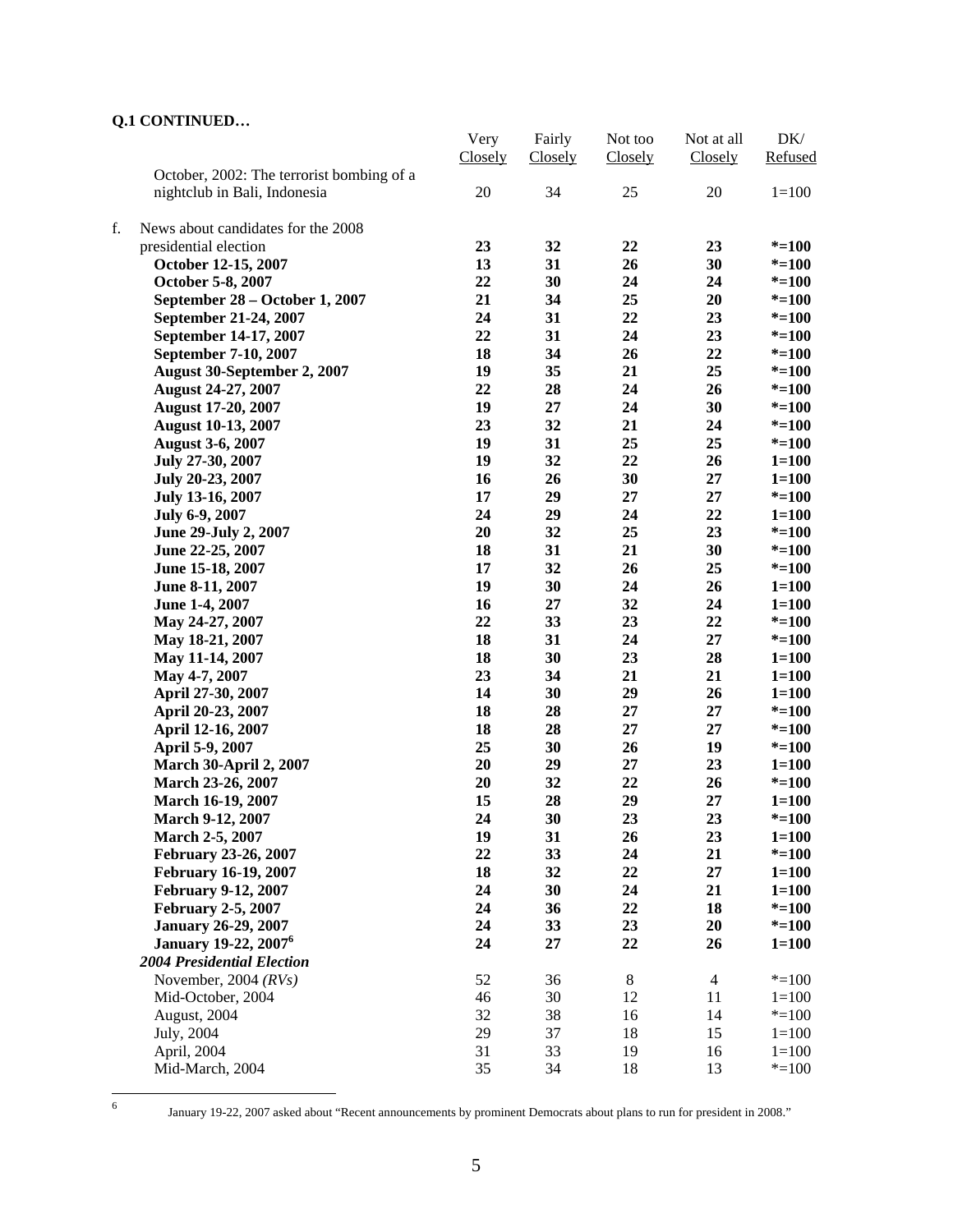|                                   | Very        | Fairly  | Not too | Not at all     | DK/       |
|-----------------------------------|-------------|---------|---------|----------------|-----------|
|                                   | Closely     | Closely | Closely | Closely        | Refused   |
| Late February, 2004               | 24          | 40      | 23      | 12             | $1 = 100$ |
| Early February, 2004              | 29          | 37      | 20      | 13             | $1 = 100$ |
| Mid-January, 2004                 | 16          | 30      | 27      | 26             | $1 = 100$ |
| Early January, 2004               | 14          | 32      | 30      | 23             | $1 = 100$ |
| December, 2003                    | 16          | 26      | $27\,$  | 30             | $1 = 100$ |
| November, 2003                    | 11          | 26      | 34      | 28             | $1 = 100$ |
| October, 2003                     | 12          | $27\,$  | 28      | 32             | $1 = 100$ |
| September, 2003                   | 17          | 25      | 30      | 27             | $1 = 100$ |
| Mid-August, 2003                  | 12          | $27\,$  | 27      | 33             | $1 = 100$ |
| May, 2003                         | $\,$ 8 $\,$ | 19      | 31      | 41             | $1 = 100$ |
| January, 2003                     | 14          | 28      | 29      | 28             | $1 = 100$ |
| <b>2000 Presidential Election</b> |             |         |         |                |           |
| Early November, 2000 (RVs)        | 39          | 44      | 12      | $\mathfrak s$  | $* = 100$ |
| Mid-October, 2000 $(RVs)$         | 40          | 37      | 15      | $8\,$          | $* = 100$ |
| Early October, 2000 (RVs)         | 42          | 36      | 15      | 6              | $1 = 100$ |
| September, 2000                   | 22          | 42      | 21      | 15             | $* = 100$ |
| July, 2000                        | 21          | 38      | 20      | 20             | $1 = 100$ |
| June, 2000                        | 23          | 32      | 23      | 21             | $1 = 100$ |
| May, 2000                         | 18          | 33      | 26      | 23             | $* = 100$ |
| April, 2000                       | 18          | 39      | 22      | 20             | $1 = 100$ |
| March, 2000                       | 26          | 41      | 19      | 13             | $1 = 100$ |
| February, 2000                    | 26          | 36      | 21      | 17             | $* = 100$ |
| January, 2000                     | 19          | 34      | 28      | 18             | $1 = 100$ |
| December, 1999                    | 16          | 36      | 24      | 23             | $1 = 100$ |
| October, 1999                     | 17          | 32      | 28      | 22             | $1 = 100$ |
| September, 1999                   | 15          | 31      | 33      | 20             | $1 = 100$ |
| July, 1999                        | 15          | 38      | 24      | 22             | $1 = 100$ |
| June, 1999                        | 11          | 25      | 29      | 34             | $1 = 100$ |
| 1996 Presidential Election        |             |         |         |                |           |
| November, 1996 $(RVs)$            | 34          | 45      | 15      | 6              | $* = 100$ |
| October, 1996                     | 31          | 39      | 18      | 12             | $* = 100$ |
| Early September, 1996             | 24          | 36      | 23      | 17             | $* = 100$ |
| July, 1996                        | 22          | 40      | 23      | 14             | $1 = 100$ |
| March, 1996                       | 26          | 41      | 20      | 13             | $* = 100$ |
| January, 1996                     | 10          | 34      | 31      | 24             | $1 = 100$ |
| September, 1995                   | 12          | 36      | 30      | 22             | $* = 100$ |
| August, 1995                      | 13          | 34      | 28      | 25             | $* = 100$ |
| June, 1995                        | 11          | 31      | 31      | 26             | $1 = 100$ |
| 1992 Presidential Election        |             |         |         |                |           |
| October, 1992 (RVs)               | 55          | 36      | $\tau$  | $\overline{c}$ | $0=100$   |
| September, 1992 $(RVs)$           | 47          | 36      | 11      | 6              | $* = 100$ |
| August, 1992 (RVs)                | 36          | 51      | 11      | $\overline{c}$ | $0=100$   |
| July, 1992                        | 20          | 45      | 26      | 9              | $* = 100$ |
| May, 1992                         | 32          | 44      | 16      | $8\,$          | $* = 100$ |
| March, 1992                       | 35          | 40      | 16      | 9              | $* = 100$ |
|                                   |             |         |         |                |           |

-<br>7

 From May 2003 to Early February 2004 and in March 1992, the story was listed as "The race for the Democratic nomination." In January 2003, the story was listed as "Recent announcements by prominent Democrats about plans to run for president in 2004." In September 2000, Early September and July 1996, and May 1992, the question asked about "the presidential election campaign." In January, March and April 1996, the story was listed as "News about the Republican presidential candidates." In August 1992, the story was listed as "News about the presidential election." In July 1992, the story was listed as "News about the presidential campaign." In January 1992, the story was listed as "News about the Democratic candidates for the presidential nomination." In 1988, the story was introduced as being from "this past year" and was listed as "News about the presidential campaign in 1988."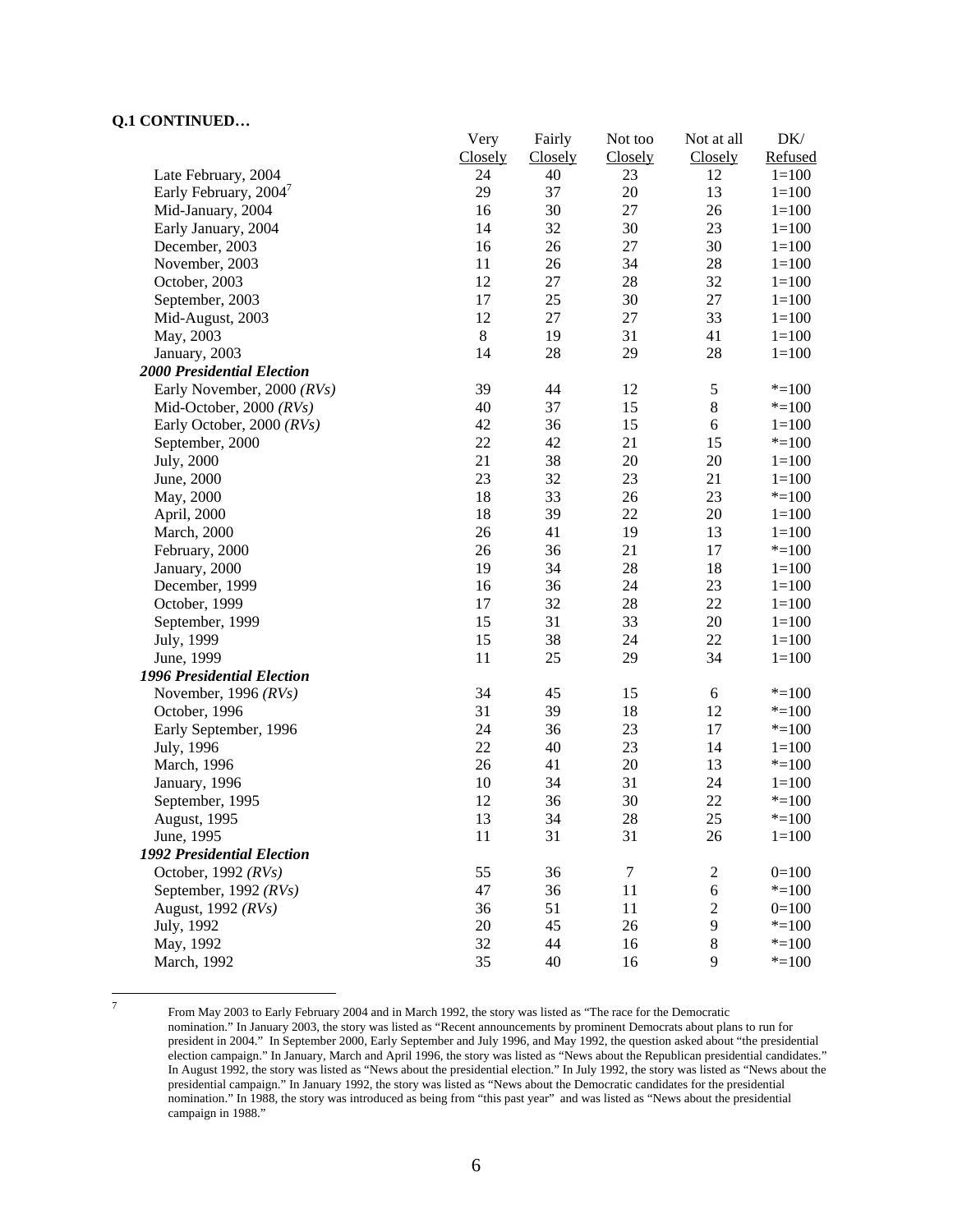|                                   | Very    | Fairly  | Not too | Not at all     | DK/       |
|-----------------------------------|---------|---------|---------|----------------|-----------|
|                                   | Closely | Closely | Closely | Closely        | Refused   |
| January, 1992                     | 11      | 25      | 36      | 27             | $1=100$   |
| December, 1991                    | 10      | 28      | 32      | 30             | $* = 100$ |
| October, 1991                     | 12      | 26      | 31      | 29             | $2=100$   |
| <b>1988 Presidential Election</b> |         |         |         |                |           |
| October, 1988 $(RVs)$             | 43      | 44      | 11      | $\mathfrak{D}$ | $* = 100$ |
| August, $1988$ ( $RVs$ )          | 39      | 45      | 13      | 3              | $* = 100$ |
| May, 1988                         | 22      | 46      | 23      | 6              | $3=100$   |
| November, 1987                    | 15      | 28      | 35      | 21             | $1=100$   |
| September, 1987                   | 14      | 34      | 37      | 14             | $1=100$   |

Q.2 Which ONE of the stories I just mentioned have you followed most closely, or is there another story you've been following MORE closely? [**DO NOT READ LIST. ACCEPT ONLY ONE RESPONSE]** ? **IF "IRAQ" UNSPECIFIED, PROBE:** "Do you mean events IN Iraq or the debate over Iraq POLICY?"**]**

- 18 The growing danger of a drug-resistant staph infection in the U.S.
- 17 News about the current situation and events in Iraq
- 14 News about candidates for the 2008 presidential election
- 9 Reports about the condition of the U.S. economy
	- A bombing in Pakistan aimed at former Prime Minister Benazir Bhutto that killed over 120
- 7 people<br>7 The del
- 7 The debate in Washington over U.S. policy in Iraq<br>10 Some other story (SPECIFY)
- Some other story **(SPECIFY)**
- 18 Don't know/Refused
- 100
- Q.3 Now thinking about the drug-resistant staph infection that's been in the news lately. How worried are you that you or someone in your family will be exposed to this infection – very worried, somewhat worried, not too worried, or not worried at all?

|    |                    | May 2003 |
|----|--------------------|----------|
|    |                    | $SARS^8$ |
| 12 | Very worried       | 12       |
| 32 | Somewhat worried   | 23       |
| 32 | Not too worried    | 31       |
| 23 | Not worried at all | 32       |
|    | Don't know/Refused | 2        |
|    |                    |          |

Now thinking about some other kinds of things…

- Q.4 How closely have you been following news about talk show host Ellen DeGeneres's dispute with an animal adoption agency? **[READ]**
	- 5 Very closely
	- 13 Fairly closely
	- 23 Not too closely<br>59 Not at all closel
	- Not at all closely
	- \* Don't know/Refused
	- $\overline{100}$

8

In May 2003, the question read, "One last question about the new disease known as Severe Acute Respiratory Syndrome, or SARS. How worried are you that you or someone in your family will be exposed to SARS – very worried, somewhat worried, not too worried, or not at all worried?"